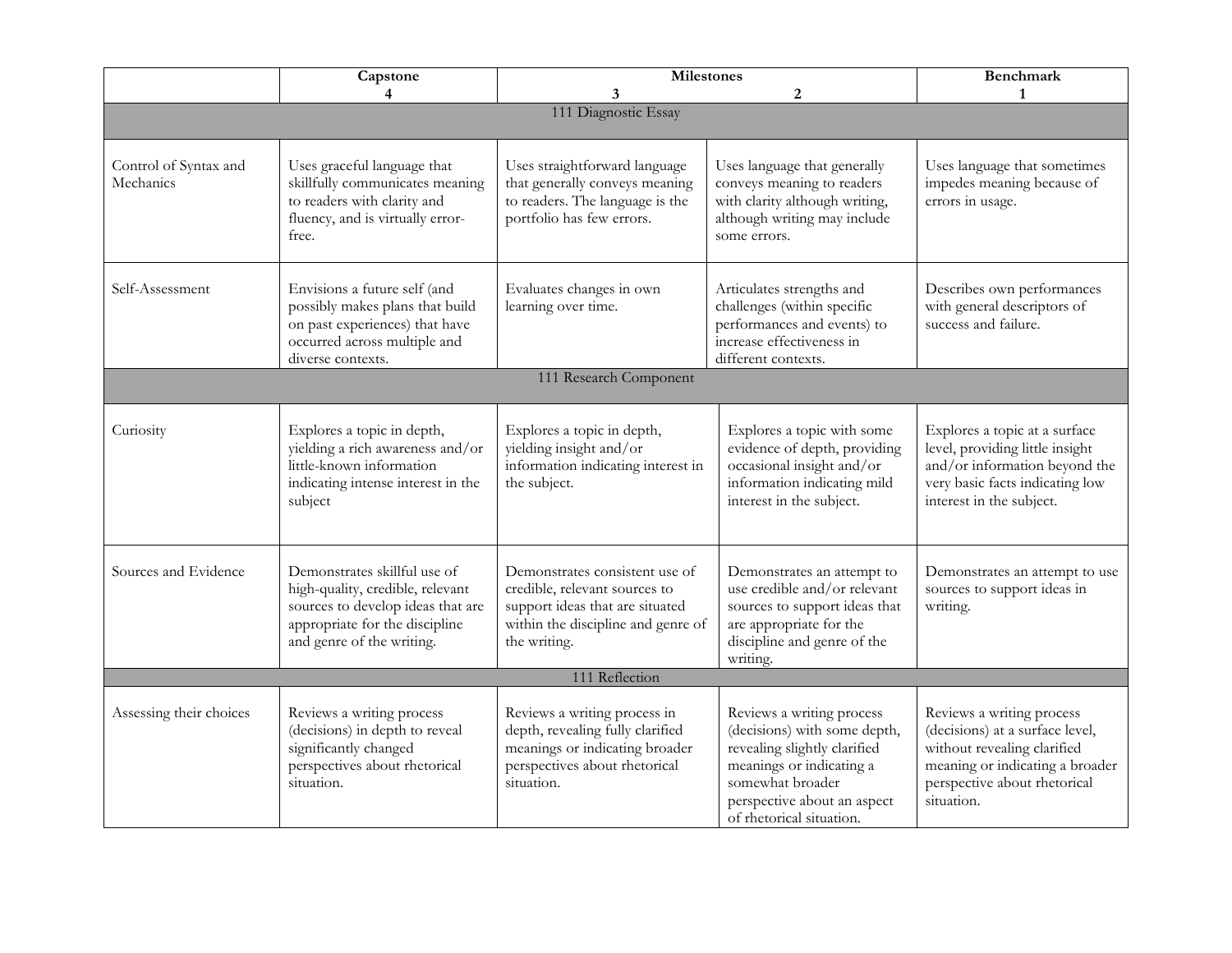|                                                               | Capstone                                                                                                                                                                                                               | <b>Milestones</b>                                                                                                                                                                      |                                                                                                                                                                                                | <b>Benchmark</b>                                                                                                                                                  |  |  |
|---------------------------------------------------------------|------------------------------------------------------------------------------------------------------------------------------------------------------------------------------------------------------------------------|----------------------------------------------------------------------------------------------------------------------------------------------------------------------------------------|------------------------------------------------------------------------------------------------------------------------------------------------------------------------------------------------|-------------------------------------------------------------------------------------------------------------------------------------------------------------------|--|--|
|                                                               | $\overline{4}$                                                                                                                                                                                                         | 3                                                                                                                                                                                      | $\boldsymbol{2}$                                                                                                                                                                               | $\mathbf{1}$                                                                                                                                                      |  |  |
|                                                               |                                                                                                                                                                                                                        | 211/213 Diagnostic Essay                                                                                                                                                               |                                                                                                                                                                                                |                                                                                                                                                                   |  |  |
| Control of Syntax<br>and Mechanics                            | Uses graceful language that<br>skillfully communicates meaning<br>to readers with clarity and fluency,<br>and is virtually error-free.                                                                                 | Uses straightforward language<br>that generally conveys meaning<br>to readers. The language is the<br>portfolio has few errors.                                                        | Uses language that generally<br>conveys meaning to readers<br>with clarity although writing,<br>although writing may include<br>some errors.                                                   | Uses language that sometimes<br>impedes meaning because of<br>errors in usage.                                                                                    |  |  |
| Critical Reading/<br>Comprehension                            | Recognizes possible implications<br>of the text beyond the author's<br>explicit message (e.g., might<br>recognize broader issues at play,<br>or might pose challenges to the<br>author's message and<br>presentation). | Uses the text, general<br>background knowledge, and/or<br>specific knowledge of the<br>author's context to draw more<br>complex inferences about the<br>author's message and attitude. | Evaluates how textual features<br>(e.g.,) sentence and paragraph<br>structure or tone contribute to<br>the author's message; drawing<br>basic inferences about context<br>and purpose of text. | Apprehends vocabulary<br>appropriately to paraphrase or<br>summarize the information the<br>text communicates.                                                    |  |  |
|                                                               |                                                                                                                                                                                                                        | 211/213 Research Component                                                                                                                                                             |                                                                                                                                                                                                |                                                                                                                                                                   |  |  |
| Student's position<br>(perspective,<br>thesis/hypothesis      | Specific position is imaginative,<br>taking into account the<br>complexities of an issue. Limits of<br>position are acknowledged.<br>Others' points of view are<br>synthesized within position.                        | Specific position takes into account<br>the complexities of an issue. Others'<br>points of view are acknowledged<br>within position.                                                   | Specific position<br>acknowledges different<br>sides of an issue                                                                                                                               | Specific position is stated, but is<br>simplistic and obvious.                                                                                                    |  |  |
| Uses Information<br>Effectively to<br>Accomplish a<br>Purpose | Communicates, organizes, and<br>synthesizes information from<br>sources to fully achieve a specific<br>purpose, with clarity and depth.                                                                                | Communicates, organizes, and<br>synthesizes information from<br>sources. Intended purpose is<br>achieved.                                                                              | Communicates and<br>organizes information from<br>sources. The information is<br>not yet synthesized, so the<br>intended purpose is not<br>fully achieved.                                     |                                                                                                                                                                   |  |  |
| 211/213 Reflection                                            |                                                                                                                                                                                                                        |                                                                                                                                                                                        |                                                                                                                                                                                                |                                                                                                                                                                   |  |  |
| Transfer                                                      | Makes explicit references to<br>previous learning and applies in<br>an innovative (new and creative)<br>way that knowledge and those<br>skills to demonstrate<br>comprehension and performance<br>in novel situations. | Makes references to previous<br>learning and shows evidence of<br>applying that knowledge and those<br>skills to demonstrate comprehension<br>and performance in novel situations.     | Makes references to<br>previous learning and<br>attempts to apply that<br>knowledge and those skills<br>to demonstrate<br>comprehension and<br>performance in novel<br>situations.             | Makes vague references to<br>previous learning but does not<br>apply knowledge and skills to<br>demonstrate comprehension and<br>performance in novel situations. |  |  |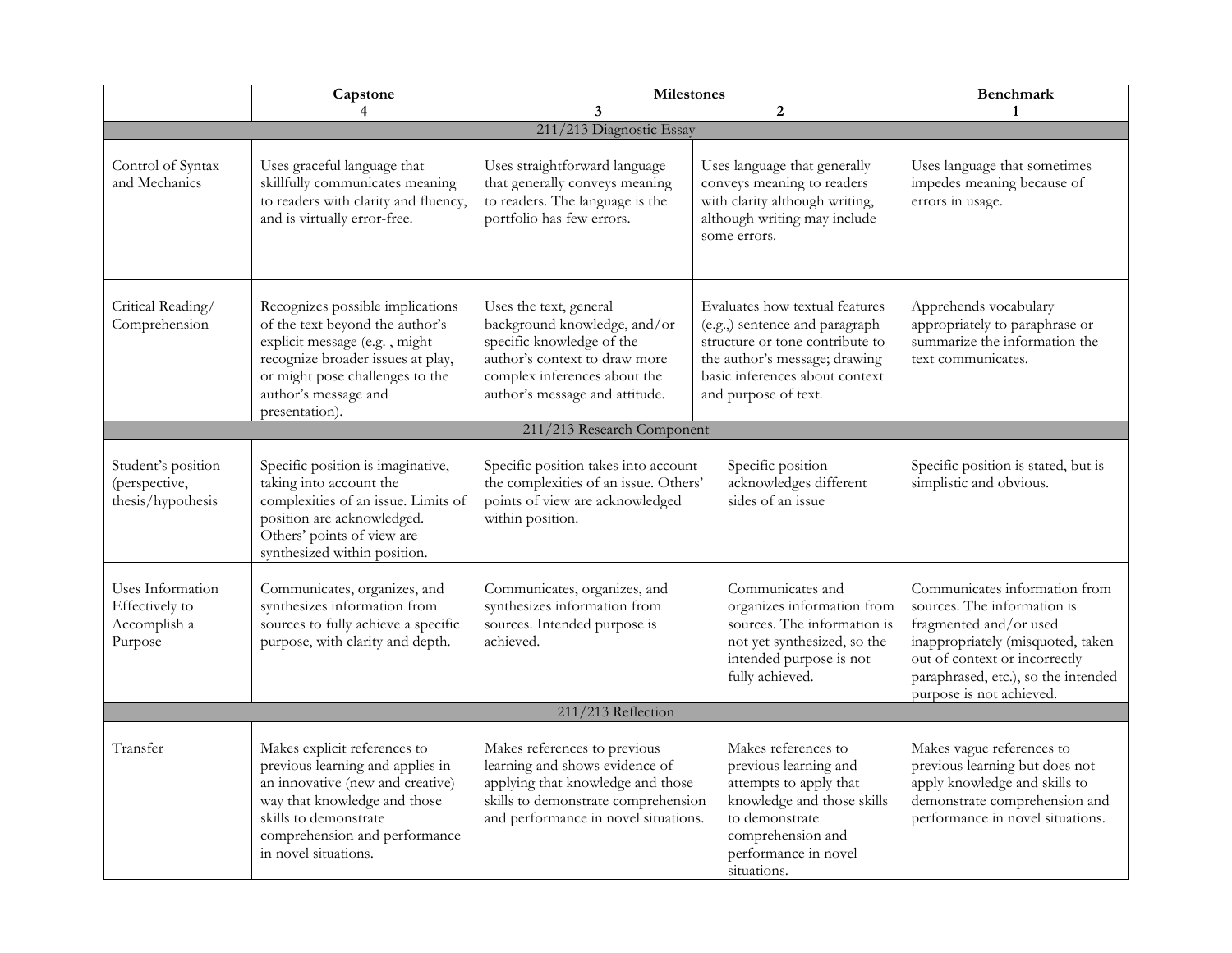| Individual Score for | Control of Syntax | Self-Assessment | Curiosity | Sources and | Assessing their | Observations |
|----------------------|-------------------|-----------------|-----------|-------------|-----------------|--------------|
| $111\,$              |                   |                 |           | Evidence    | choices         |              |
|                      |                   |                 |           |             |                 |              |
|                      |                   |                 |           |             |                 |              |
|                      |                   |                 |           |             |                 |              |
|                      |                   |                 |           |             |                 |              |
|                      |                   |                 |           |             |                 |              |
|                      |                   |                 |           |             |                 |              |
|                      |                   |                 |           |             |                 |              |
|                      |                   |                 |           |             |                 |              |
|                      |                   |                 |           |             |                 |              |
|                      |                   |                 |           |             |                 |              |
|                      |                   |                 |           |             |                 |              |
|                      |                   |                 |           |             |                 |              |
|                      |                   |                 |           |             |                 |              |
|                      |                   |                 |           |             |                 |              |
|                      |                   |                 |           |             |                 |              |
|                      |                   |                 |           |             |                 |              |
|                      |                   |                 |           |             |                 |              |
|                      |                   |                 |           |             |                 |              |
|                      |                   |                 |           |             |                 |              |
|                      |                   |                 |           |             |                 |              |
|                      |                   |                 |           |             |                 |              |

Observations/Comments: